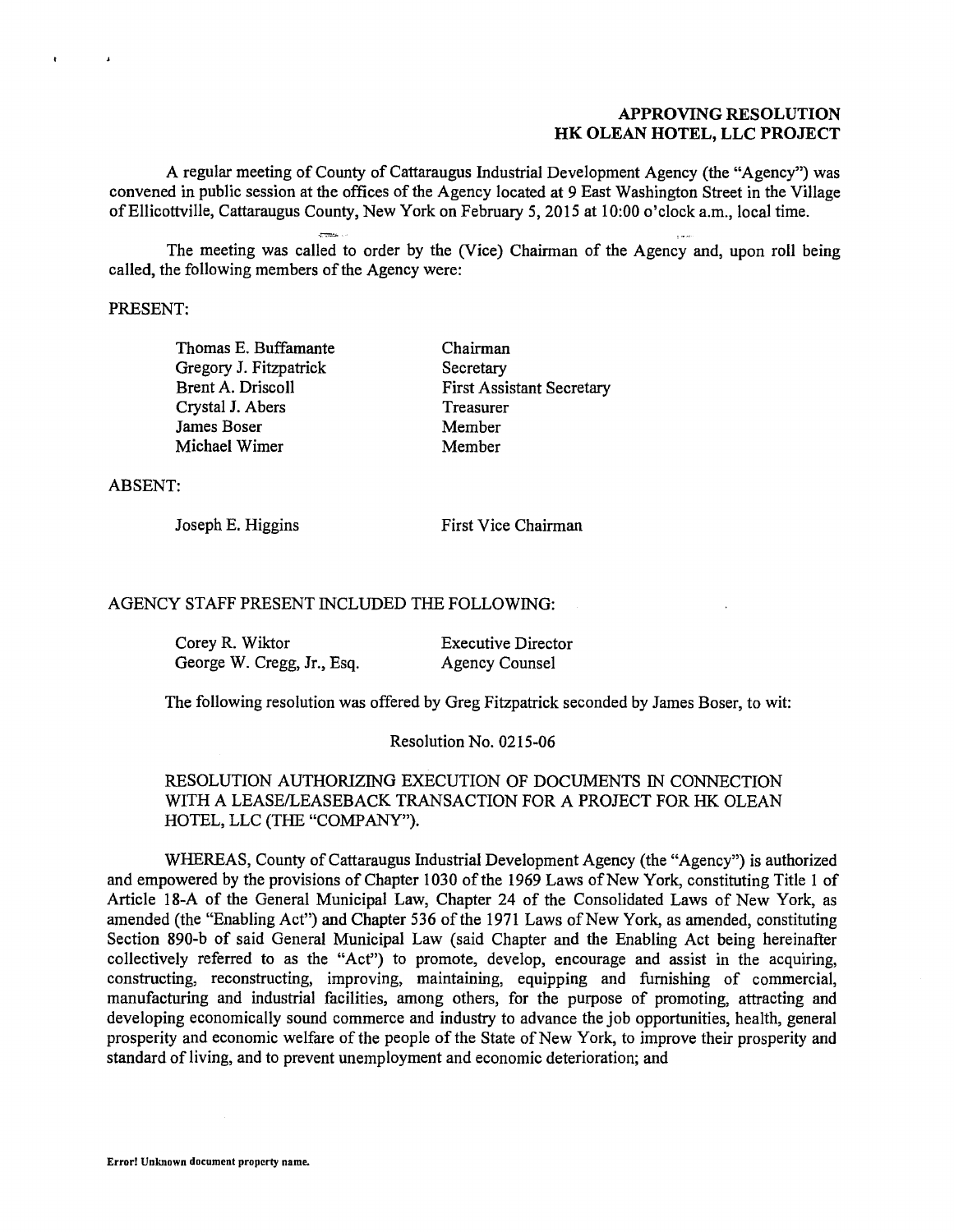WHEREAS, to accomplish its stated purposes, the Agency is authorized and empowered under WHEREAS, to accomplish its stated purposes, the Agency is authorized and empowered under the Act to acquire, construct and install one or more "projects" (as defined in the Act) or to cause said projects to be acquired, constructed and installed, and to convey said projects or to lease said projects projects to be acquired, constructed and installed, and to convey said projects or to lease said projects with the obligation to purchase; and with the obligation to purchase; and

WHEREAS, HK Olean Hotel, LLC, a New York limited liability company (the "Company"), has WHEREAS, HK Olean Hotel, LLC, a New York limited liability company (the "Company"), has submitted an application (the "Application") to the Agency, a copy of which Application is on file at the submitted an application (the "Application") to the Agency, a copy of which Application is on file at the office of the Agency, which Application requested that the Agency consider undertaking a project (the office of the Agency, which Application requested that the Agency consider undertaking a project (the "Project") for the benefit of the Company, said Project consisting of the following: (A) (1) the acquisition "Project") for the benefit of the Company, said Project consisting of the following: (A) (I) the acquisition of an interest in an approximately 5.5 acre parcel of land located at 1404-1406 and 1420 Buffalo Street (tax map numbers: 94.047-2-29 and 94.047-2-30) in the City of Olean, Cattaraugus County, New York (tax map numbers: 94.047-2-29 and 94.047-2-30) in the City of Olean, Cattaraugus County, New York (the "Land"), (2) the construction on the Land of an approximately 57,00 square foot facility (the (the "Land"), (2) the construction on the Land of an approximately 57,00 square foot facility (the "Facility"), (3) the further construction on the Land of related parking and other infrastructure "Facility"), (3) the further construction on the Land of related parking and other infrastructure improvements (collectively, the "Improvements") and (4) the acquisition and installation therein and improvements (collectively, the "Improvements") and (4) the acquisition and installation therein and thereon of related fixtures, machinery, equipment and other tangible personal property (collectively, the thereon of related fixtures, machinery, equipment and other tangible personal property ( collectively, the "Equipment") (the Land, the Facility, the Improvements and the Equipment being collectively referred to "Equipment") (the Land, the Facility, the Improvements and the Equipment being collectively referred to as the "Project Facility"), all of the foregoing to constitute a hotel and other directly or indirectly related as the "Project Facility"), all of the foregoing to constitute a hotel and other directly or indirectly related activities; (B) the granting of certain "financial assistance" (within the meaning of Section 854(14) of the activities; (B) the granting of certain "financial assistance" (within the meaning of Section 854(14) of the Act) with respect to the foregoing, including potential exemptions from certain sales and use taxes, real Act) with respect to the foregoing, including potential exemptions from certain sales and use taxes, real property taxes, real estate transfer taxes and mortgage recording taxes (collectively, the "Financial property taxes, real estate transfer taxes and mortgage recording taxes (collectively, the "Financial Assistance"); and (C) the lease (with an obligation to purchase) or sale of the Project Facility to the Assistance"); and (C) the lease (with an obligation to purchase) or sale of the Project Facility to the Company or such other person as may be designated by the Company and agreed upon by the Agency; Company or such other person as may be designated by the Company and agreed upon by the Agency; and and

WHEREAS, by resolution adopted by the members of the Agency on December 9, 2014 (the WHEREAS, by resolution adopted by the members of the Agency on December 9, 2014 (the "Public Hearing Resolution"), the Agency authorized a public hearing to be held pursuant to Section 859- "Public Hearing Resolution"), the Agency authorized a public hearing to be held pursuant to Section 859 a of the Act with respect to the Project; and a of the Act with respect to the Project; and

WHEREAS, pursuant to the authorization contained in the Public Hearing Resolution, the WHEREAS, pursuant to the authorization contained in the Public Hearing Resolution, the Executive Director of the Agency (A) caused notice of a public hearing of the Agency (the "Public Executive Director of the Agency (A) caused notice of a public hearing of the Agency (the "Public Hearing") pursuant to Section 859-a of the Act, to hear all persons interested in the Project and the Hearing") pursuant to Section 859-a of the Act, to hear all persons interested in the Project and the financial assistance being contemplated by the Agency with respect to the Project, to be mailed on financial assistance being contemplated by the Agency with respect to the Project, to be mailed on December 16, 2014 to the chief executive officers of the county and of each city, town, village and school December 16, 2014 to the chief executive officers of the county and of each city, town, village and school district in which the Project is or is to be located, (B) caused notice of the Public Hearing to be posted on district in which the Project is or is to be located, (B) caused notice of the Public Hearing to be posted on a bulletin board located at (1) the Olean Municipal Building located at 101 E. State Street in the City of a bulletin board located at ( 1) the Olean Municipal Building located at 101 E. State Street in the City of Olean, Cattaraugus County, New York on December 17, 2014, (2) 617 Dingens Street in the City of Olean, Cattaraugus County, New York on December 17, 2014, (2) 617 Dingens Street in the City of Buffalo, Erie County, New York on December 19, 2014 and (3) 9 E. Washington Street in the Town of Buffalo, Erie County, New York on December 19, 2014 and (3) 9 E. Washington Street in the Town of Ellicottville, Cattaraugus County, New York on December 16, 2014 as well as on the Agency's website Ellicottville, Cattaraugus County, New York on December 16, 2014 as well as on the Agency's website on December 16, 2014, (C) caused notice of the Public Hearing to be published on December 22, 2014 in the Olean Times Herald, a newspaper of general circulation available to the residents of the City of Olean, the Olean Times Herald, a newspaper of general circulation available to the residents of the City of Olean, Cattaraugus County, New York, (D) conducted the Public Hearing on January 8, 2015 at 10:00 a.m., local Cattaraugus County, New York, (D) conducted the Public Hearing on January 8, 2015 at 10:00 a.m., local time at the Olean Municipal Building in Conference Room #119 located at 101 E. State Street in the City time at the Olean Municipal Building in Conference Room #119 located at 101 E. State Street in the City of Olean, Cattaraugus County, New York and (E) prepared a report of the Public Hearing (the "Hearing of Olean, Cattaraugus County, New York and (E) prepared a report of the Public Hearing (the "Hearing Report") fairly summarizing the views presented at such Public Hearing and caused copies of said Report'') fairly summarizing the views presented at such Public Hearing and caused copies of said Hearing Report to be made available to the members of the Agency; and Hearing Report to be made available to the members of the Agency; and

WHEREAS, pursuant to Article 8 of the Environmental Conservation Law, Chapter 43-B of the WHEREAS, pursuant to Article 8 of the Environmental Conservation Law, Chapter 43-B of the Consolidated Laws of New York, as amended (the "SEQR Act") and the regulations (the "Regulations") Consolidated Laws of New York, as amended (the "SEQR Act") and the regulations (the "Regulations") adopted pursuant thereto by the Department of Environmental Conservation of the State of New York adopted pursuant thereto by the Department of Environmental Conservation of the State of New York (collectively with the SEQR Act, "SEQRA"), by resolution adopted by the members of the Agency on December 9, 2014 (the "Preliminary SEQR Resolution"), the Agency (A) determined (1) that the Project December 9, 2014 (the "Preliminary SEQR Resolution"), the Agency (A) determined (1) that the Project

 $\epsilon$ 

 $\mathbf{r}$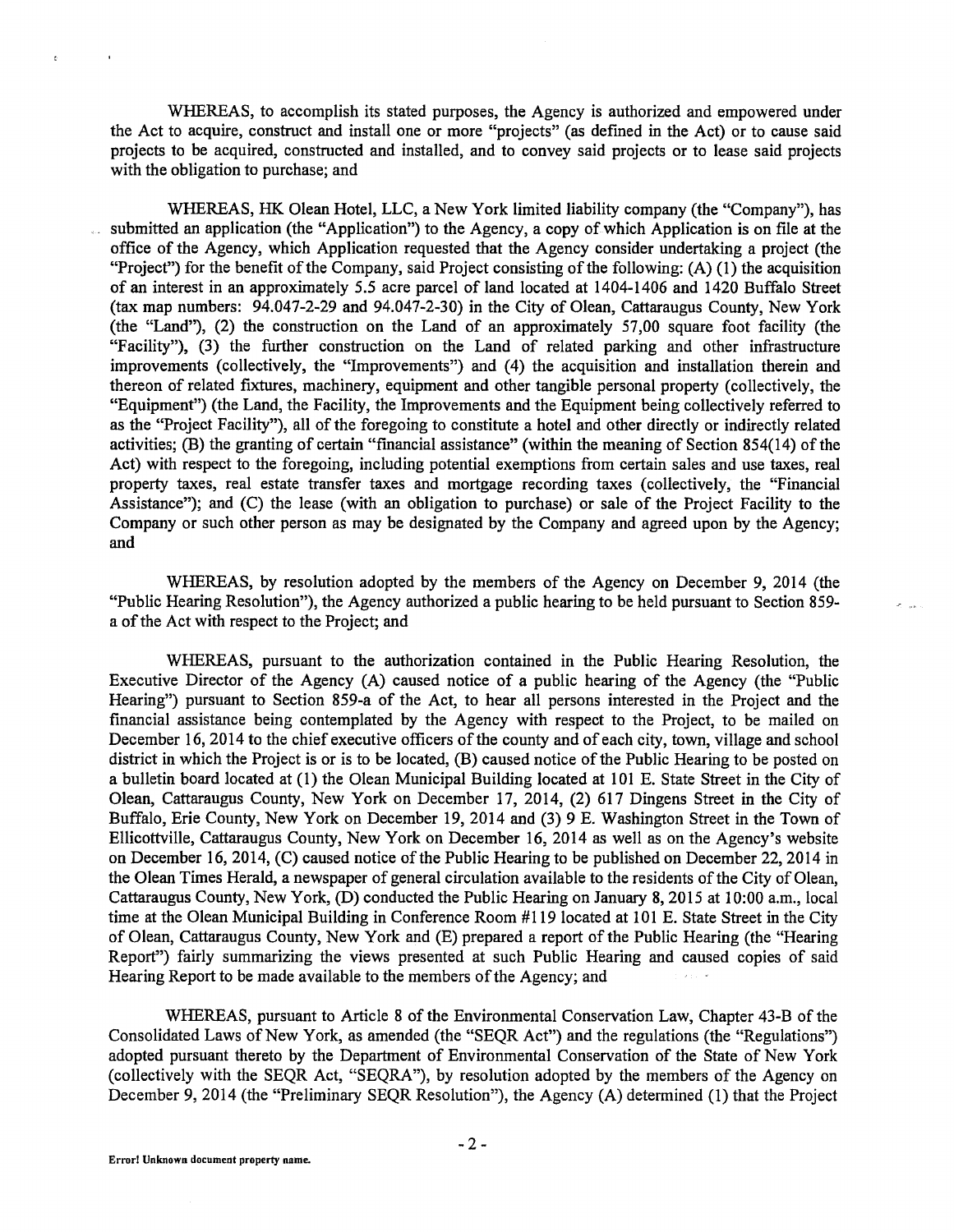involves more than one "involved agency", and (2) to investigate the advisability of undertaking a involves more than one "involved agency", and (2) to investigate the advisability of undertaking a coordinated review with respect to the Project and (B) authorized the Executive Director of the Agency to coordinated review with respect to the Project and (B) authorized the Executive Director of the Agency to contact all other "involved agencies" for the purpose of ascertaining whether such "involved agencies" contact all other "involved agencies" for the purpose of ascertaining whether such "involved agencies" were interested in undertaking a coordinated review of the Project and, if so, designating a "lead agency" were interested in undertaking a coordinated review of the Project and, if so, designating a "lead agency" with respect to the Project (as such quoted terms are defined in SEQRA); and with respect to the Project (as such quoted terms are defined in SEQRA); and

WHEREAS, further pursuant to SEQRA, by resolution adopted by the members of the Agency on WHEREAS, further pursuant to SEQRA, by resolution adopted by the members of the Agency on February 5, 2015 (the "Final SEQR Resolution"), the Agency (A) concurred in the determination that the February 5, 2015 (the "Final SEQR Resolution"), the Agency (A) concurred in the determination that the City of Olean Planning Board (the "Planning Board") is the "lead agency" with respect to SEQRA and City of Olean Planning Board (the "Planning Board") is the "lead agency" with respect to SEQRA and (B) acknowledged receipt of a negative declaration from the Planning Board dated January 12, 2015 (the (B) acknowledged receipt of a negative declaration from the Planning Board dated January 12, 2015 (the "Negative Declaration"), in which the Planning Board determined that the Project will not have a ''Negative Declaration"), in which the Planning Board determined that the Project will not have a "significant environmental impact on the environment" and accordingly, that an environmental impact statement is not required to be prepared with respect to the Project (as such quoted terms are defined in SEQRA); and SEQRA); and

WHEREAS, the Agency has given due consideration to the Application, and to representations WHEREAS, the Agency has given due consideration to the Application, and to representations by the Company that (A) the granting by the Agency of the Financial Assistance with respect to the by the Company that (A) the granting by the Agency of the Financial Assistance with respect to the Project will be an inducement to the Company to undertake the Project in County of Cattaraugus, New Project will be an inducement to the Company to undertake the Project in County of Cattaraugus, New York and (B) the completion of the Project will not result in the removal of a plant or facility of any York and (B) the completion of the Project will not result in the removal of a plant or facility of any proposed occupant of the Project Facility from one area of the State of New York to another area in the proposed occupant of the Project Facility from one area of the State of New York to another area in the State of New York and will not result in the abandonment of one or more plants or facilities of any State of New York and will not result in the abandonment of one or more plants or facilities of any occupant of the Project Facility located in the State of New York; and occupant of the Project Facility located in the State of New York; and

WHEREAS, the Agency desires to encourage the Company to preserve and advance the job WHEREAS, the Agency desires to encourage the Company to preserve and advance the job opportunities, health, general prosperity and economic welfare of the people of County of Cattaraugus, opportunities, health, general prosperity and economic welfare of the people of County of Cattaraugus, New York by undertaking the Project in County of Cattaraugus, New York; and

WHEREAS, in order to consummate the Project and the granting of the Financial Assistance WHEREAS, in order to consummate the Project and the granting of the Financial Assistance described in the notice of the Public Hearing, the Agency proposes to enter into the following documents described in the notice of the Public Hearing, the Agency proposes to enter into the following documents (hereinafter collectively referred to as the "Agency Documents"): (A) a certain lease to agency (the (hereinafter collectively referred to as the "Agency Documents"): (A) a certain lease to agency (the "Lease to Agency" or the "Underlying Lease") by and between the Company, as landlord, and the "Lease to Agency" or the "Underlying Lease") by and between the Company, as landlord, and the Agency, as tenant, pursuant to which the Company will lease to the Agency a portion of the Land and all Agency, as tenant, pursuant to which the Company will lease to the Agency a portion of the Land and all improvements now or hereafter located on said portion of the Land (collectively, the "Leased Premises"); improvements now or hereafter located on said portion of the Land (collectively, the "Leased Premises"); (B) a certain license agreement (the "License to Agency" or the "License Agreement") by and between (B) a certain license agreement (the "License to Agency" or the "License Agreement") by and between the Company, as licensor, and the Agency, as licensee, pursuant to which the Company will grant to the the Company, as licensor, and the Agency, as licensee, pursuant to which the Company will grant to the Agency (1) a license to enter upon the balance of the Land (the "Licensed Premises") for the purpose of Agency (1) a license to enter upon the balance of the Land (the "Licensed Premises") for the purpose of undertaking and completing the Project and (2) in the event of an occurrence of an Event of Default by undertaking and completing the Project and (2) in the event of an occurrence of an Event of Default by the Company, an additional license to enter upon the Licensed Premises for the purpose of pursuing its the Company, an additional license to enter upon the Licensed Premises for the purpose of pursuing its remedies under the Lease Agreement (as hereinafter defined); (C) a lease agreement (and a memorandum remedies under the Lease Agreement (as hereinafter defined); (C) a lease agreement (and a memorandum thereof) (the "Lease Agreement") by and between the Agency and the Company, pursuant to which, thereof) (the "Lease Agreement") by and between the Agency and the Company, pursuant to which, among other things, the Company agrees to undertake the Project as agent of the Agency and the among other things, the Company agrees to undertake the Project as agent of the Agency and the Company further agrees to lease the Project Facility from the Agency and, as rental thereunder, to pay the Company further agrees to lease the Project Facility from the Agency and, as rental thereunder, to pay the Agency's administrative fee relating to the Project and to pay all expenses incurred by the Agency with Agency's administrative fee relating to the Project and to pay all expenses incurred by the Agency with respect to the Project; (D) a payment in lieu of tax agreement (the "Payment in Lieu of Tax Agreement") by and between the Agency and the Company, pursuant to which the Company will agree to pay certain by and between the Agency and the Company, pursuant to which the Company will agree to pay certain payments in lieu of taxes with respect to the Project Facility; (E) a certain recapture agreement (the payments in lieu of taxes with respect to the Project Facility; (E) a certain recapture agreement (the "Section 875 GML Recapture Agreement") by and between the Company and the Agency, required by "Section 875 GML Recapture Agreement") by and between the Company and the Agency, required by the Act, regarding the recovery or recapture of certain sales and use taxes; (F) a sales tax exemption letter the Act, regarding the recovery or recapture of certain sales and use taxes; (F) a sales tax exemption letter (the "Sales Tax Exemption Letter") to ensure the granting of the sales tax exemption which forms a part (the "Sales Tax Exemption Letter") to ensure the granting of the sales tax exemption which forms a part of the Financial Assistance; (G) a New York State Department of Taxation and Finance form entitled of the Financial Assistance; (G) a New York State Department of Taxation and Finance form entitled "IDA Appointment of Project Operator or Agency for Sales Tax Purposes" (the form required to be filed "IDA Appointment of Project Operator or Agency for Sales Tax Purposes" (the form required to be filed

Į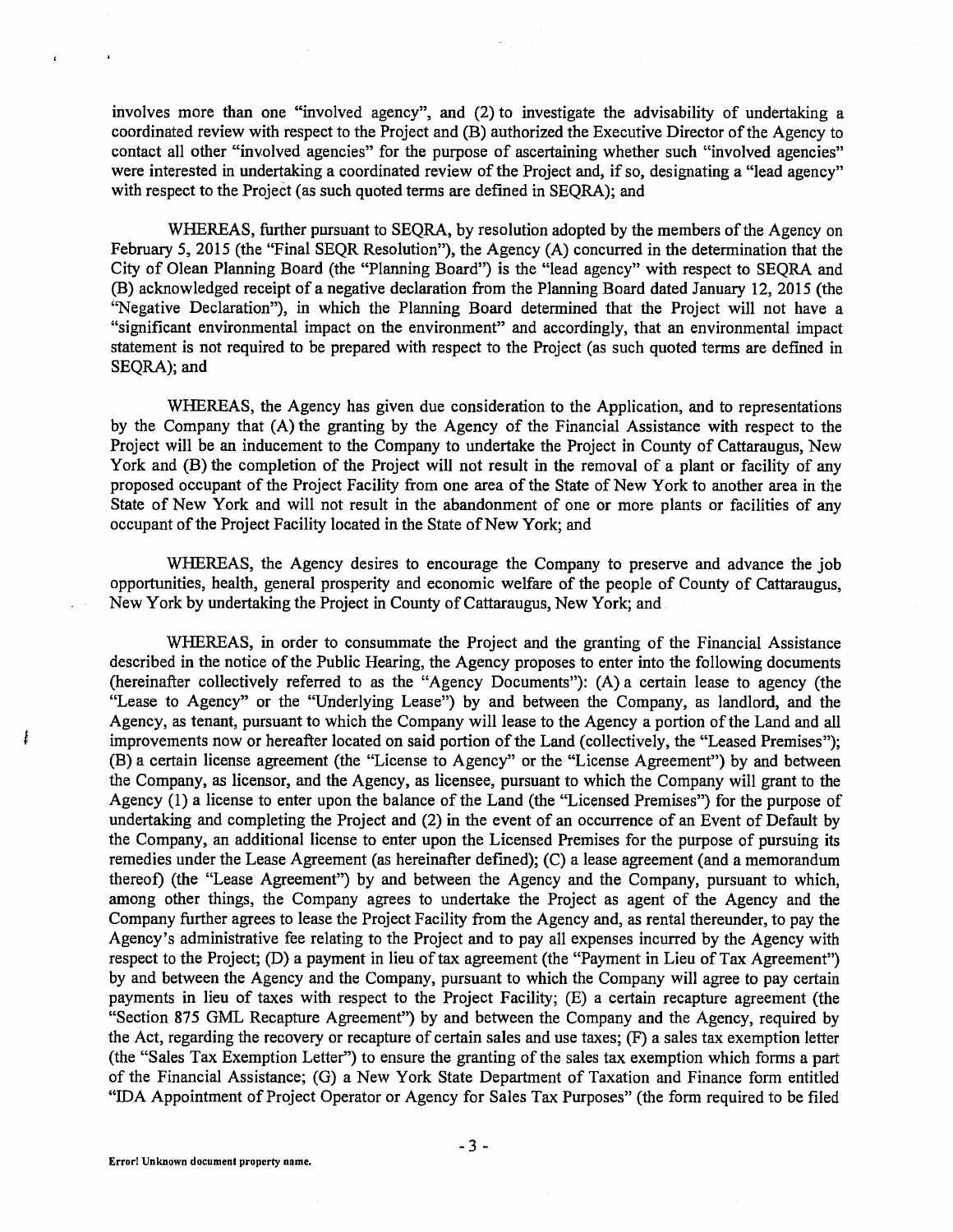pursuant to Section 874(9) of the Act) (the "Thirty-Day Sales Tax Report") and any additional report to pursuant to Section 874(9) of the Act) (the "Thirty-Day Sales Tax Report") and any additional report to the Commissioner of the State Department of Taxation and Finance concerning the amount of sales tax the Commissioner of the State Department of Taxation and Finance concerning the amount of sales tax exemption benefit for the Project (the "Additional Thirty-Day Project Report"); (H) if the Company exemption benefit for the Project (the "Additional Thirty-Day Project Report"); (H) if the Company intends to finance the Project with borrowed money, a mortgage and any other security documents and intends to finance the Project with borrowed money, a mortgage and any other security documents and related documents (collectively, the "Mortgage") from the Agency and the Company to the Company's related documents (collectively, the "Mortgage") from the Agency and the Company to the Company's lender with respect to the Project ("the "Lender"), which Mortgage will grant a lien on and security lender with respect to the Project ("the "Lender"), which Mortgage will grant a lien on and security interest in the Project Facility to secure a loan from the Lender to the Company with respect to the Project interest in the Project Facility to secure a loan from the Lender to the Company with respect to the Project (the "Loan"); and (I) various certificates relating to the Project (the "Closing Documents"); (the "Loan"); and (I) various certificates relating to the Project (the "Closing Documents");

NOW, THEREFORE, BE IT RESOLVED BY THE MEMBERS OF COUNTY OF NOW, THEREFORE, BE IT RESOLVED BY THE MEMBERS OF COUNTY OF CATTARAUGUS INDUSTRIAL DEVELOPMENT AGENCY AS FOLLOWS: CATTARAUGUS INDUSTRIAL DEVELOPMENT AGENCY AS FOLLOWS:

Section 1. All action taken by the Executive Director of the Agency with respect to the Public Hearing with respect to the Project is hereby ratified and confirmed. Public Hearing with respect to the Project is hereby ratified and confirmed.

Section 2. The law firm of Hodgson Russ LLP is hereby appointed Counsel to the Agency with respect to all matters in connection with the Project. Counsel for the Agency is hereby authorized, at with respect to all matters in connection with the Project. Counsel for the Agency is hereby authorized, at the expense of the Company, to work with the Company, counsel to the Company, counsel to the Agency the expense of the Company, to work with the Company, counsel to the Company, counsel to the Agency and others to prepare, for submission to the Agency, all documents necessary to effect the transactions and others to prepare, for submission to the Agency, all documents necessary to effect the transactions contemplated by this Resolution. Agency Counsel has prepared and submitted an initial draft of the contemplated by this Resolution. Agency Counsel has prepared and submitted an initial draft of the Agency Documents to staff of the Agency. Agency Documents to staff of the Agency.

Section 3. The Agency hereby finds and determines that:

(A) By virtue of the Act, the Agency has been vested with all powers necessary and (A) By virtue of the Act, the Agency has been vested with all powers necessary and convenient to carry out and effectuate the purposes and provisions of the Act and to exercise all convenient to carry out and effectuate the purposes and provisions of the Act and to exercise all powers granted to it under the Act; powers granted to it under the Act;

(B) The Project constitutes a "project," as such term is defined in the Act; (B) The Project constitutes a "project," as such term is defined in the Act;

(C) The Project site is located entirely within the boundaries of County of (C) The Project site is located entirely within the boundaries of County of Cattaraugus, New York; Cattaraugus, New York;

(D) It is estimated at the present time that the costs of the planning, development, (D) It is estimated at the present time that the costs of the planning, development, acquisition, construction, reconstruction and installation of the Project Facility (collectively, the acquisition, construction, reconstruction and installation of the Project Facility (collectively, the "Project Costs") will be approximately \$3,000,000; "Project Costs") will be approximately \$3,000,000;

(E) The completion of the Project will not result in the removal of a plant or facility (E) The completion of the Project will not result in the removal of a plant or facility of any proposed occupant of the Project Facility from one area of the State of New York to another area in the State of New York and will not result in the abandonment of one or more another area in the State of New York and will not result in the abandonment of one or more plants or facilities of any occupant of the Project Facility located in the State of New York;

(F) The Project is likely to attract a significant number of visitors from outside the (F) The Project is likely to attract a significant number of visitors from outside the Western New York economic development region, and therefore meets the definition of a Western New York economic development region, and therefore meets the definition of a "tourism destination" project within the meaning of Section 862(2)(a) of the Act. Accordingly, "tourism destination" project within the meaning of Section 862(2)(a) of the Act. Accordingly, although facilities or projects that are primarily used in making retail sales of goods or services to although facilities or projects that are primarily used in making retail sales of goods or services to customers who personally visit such facilities may constitute more than one third of the costs of customers who personally visit such facilities may constitute more than one third of the costs of the Project, the Agency is authorized to provide financial assistance in respect of the Project the Project, the Agency is authorized to provide financial assistance in respect of the Project pursuant to Section 862(2)(a) of the Act; pursuant to Section 862(2)(a) of the Act;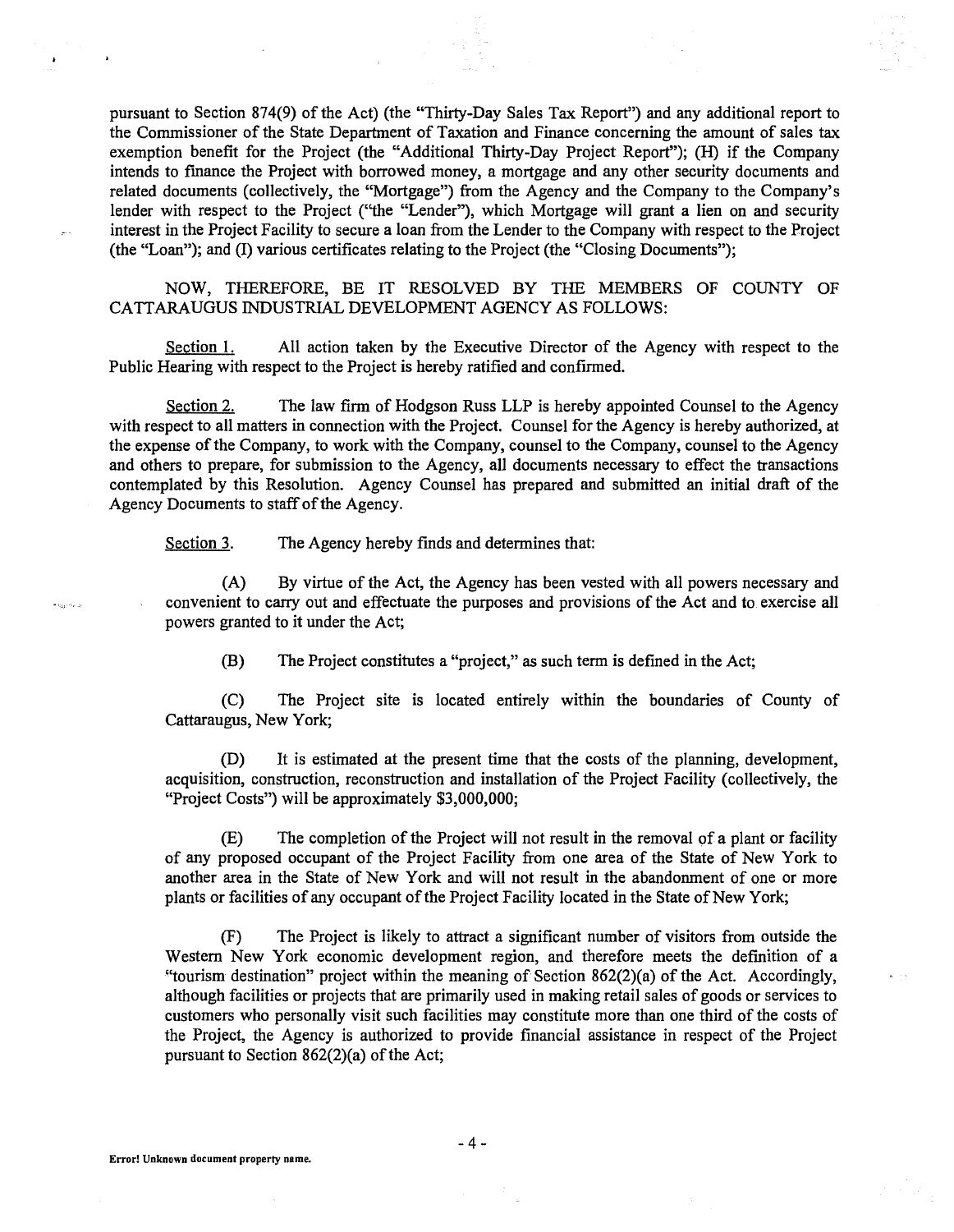(G) The granting of the Financial Assistance by the Agency with respect to the (G) The granting of the Financial Assistance by the Agency with respect to the Project will promote and maintain the job opportunities, general prosperity and economic welfare Project will promote and maintain the job opportunities, general prosperity and economic welfare of the citizens of County of Cattaraugus, New York and the State of New York and improve their of the citizens of County of Cattaraugus, New York and the State of New York and improve their standard of living, and thereby serve the public purposes of the Act; standard of living, and thereby serve the public purposes of the Act;

(H) The Agency has reviewed the Hearing Report and has fully considered all (H) The Agency has reviewed the Hearing Report and has fully considered all comments contained therein; and comments contained therein; and

(I) It is desirable and in the public interest for the Agency to enter into the Agency (I) It is desirable and in the public interest for the Agency to enter into the Agency Documents. Documents.

Section 4. In consequence of the foregoing, the Agency hereby determines to: (A) accept the License Agreement; (B) lease the Project Facility to the Company pursuant to the Lease Agreement; (C) acquire, construct and install the Project Facility, or cause the Project Facility to be acquired, installed and constructed; (D) enter into the Payment in Lieu of Tax Agreement; (E) enter into the Section 875 and constructed; (D) enter into the Payment in Lieu of Tax Agreement; (E) enter into the Section 875 GML Recapture Agreement; (F) secure the Loan by entering into the Mortgage; and (G) grant the GML Recapture Agreement; (F) secure the Loan by entering into the Mortgage; and (G) grant the Financial Assistance with respect to the Project. Financial Assistance with respect to the Project.

Section 5. The Agency is hereby authorized (A) to acquire a license in the Licensed Premises pursuant to the License Agreement, (B) to acquire a leasehold interest in the Leased Premises Premises pursuant to the License Agreement, (B) to acquire a leasehold interest in the Leased Premises pursuant to the Underlying Lease, (C) to acquire title to the Equipment pursuant to a bill of sale (the "Bill pursuant to the Underlying Lease, (C) to acquire title to the Equipment pursuant to a bill of sale (the "Bill of Sale to Agency") from the Company to the Agency, and (D) to do all things necessary or appropriate of Sale to Agency") from the Company to the Agency, and (D) to do all things necessary or appropriate for the accomplishment thereof, and all acts heretofore taken by the Agency with respect to such for the accomplishment thereof, and all acts heretofore taken by the Agency with respect to such acquisitions are hereby approved, ratified and confirmed. acquisitions are hereby approved, ratified and confirmed.

. Section 6. The Agency is hereby authorized to acquire, construct and install the Project Facility as described in the Lease Agreement and to do all things necessary or appropriate for the Facility as described in the Lease Agreement and to do all things necessary or appropriate for the accomplishment thereof, and all acts heretofore taken by the Agency with respect to such acquisition, accomplishment thereof, and all acts heretofore taken by the Agency with respect to such acquisition, construction and installation are hereby ratified, confirmed and approved. construction and installation are hereby ratified, confirmed and approved.

Section 7. The Chairman (or Vice Chairman) of the Agency, with the assistance of Agency Counsel and/or Special Counsel, is authorized to negotiate and approve the form and substance of the Counsel and/or Special Counsel, is authorized to negotiate and approve the form and substance of the Agency Documents. Agency Documents.

Section 8. (A) The Chairman (or Vice Chairman) of the Agency is hereby authorized, on behalf of the Agency, to execute and deliver the Agency Documents, and, where appropriate, the behalf of the Agency, to execute and deliver the Agency Documents, and, where appropriate, the Secretary (or Assistant Secretary) of the Agency is hereby authorized to affix the seal of the Agency thereto and to attest the same, all in the forms thereof as the Chairman (or Vice Chairman) shall approve, the execution thereof by the Chairman (or Vice Chairman) to constitute conclusive evidence of such the execution thereof by the Chairman (or Vice Chairman) to constitute conclusive evidence of such approval. approval.

(B) The Chairman (or Vice Chairman) of the Agency is hereby further authorized, on (B) The Chairman (or Vice Chairman) of the Agency is hereby further authorized, on behalf of the Agency, to designate any additional Authorized Representatives of the Agency (as defined behalf of the Agency, to designate any additional Authorized Representatives of the Agency (as defined in and pursuant to the Lease Agreement). in and pursuant to the Lease Agreement).

Section 9. The officers, employees and agents of the Agency are hereby authorized and directed for and in the name and on behalf of the Agency to do all acts and things required or provided for directed for and in the name and on behalf of the Agency to do all acts and things required or provided for by the provisions of the Agency Documents, and to execute and deliver all such additional certificates, by the provisions of the Agency Documents, and to execute and deliver all such additional certificates, instruments and documents, to pay all such fees, charges and expenses and to do all such further acts and instruments and documents, to pay all such fees, charges and expenses and to do all such further acts and things as may be necessary or, in the opinion of the officer, employee or agent acting, desirable and things as may be necessary or, in the opinion of the officer, employee or agent acting, desirable and

 $\lambda$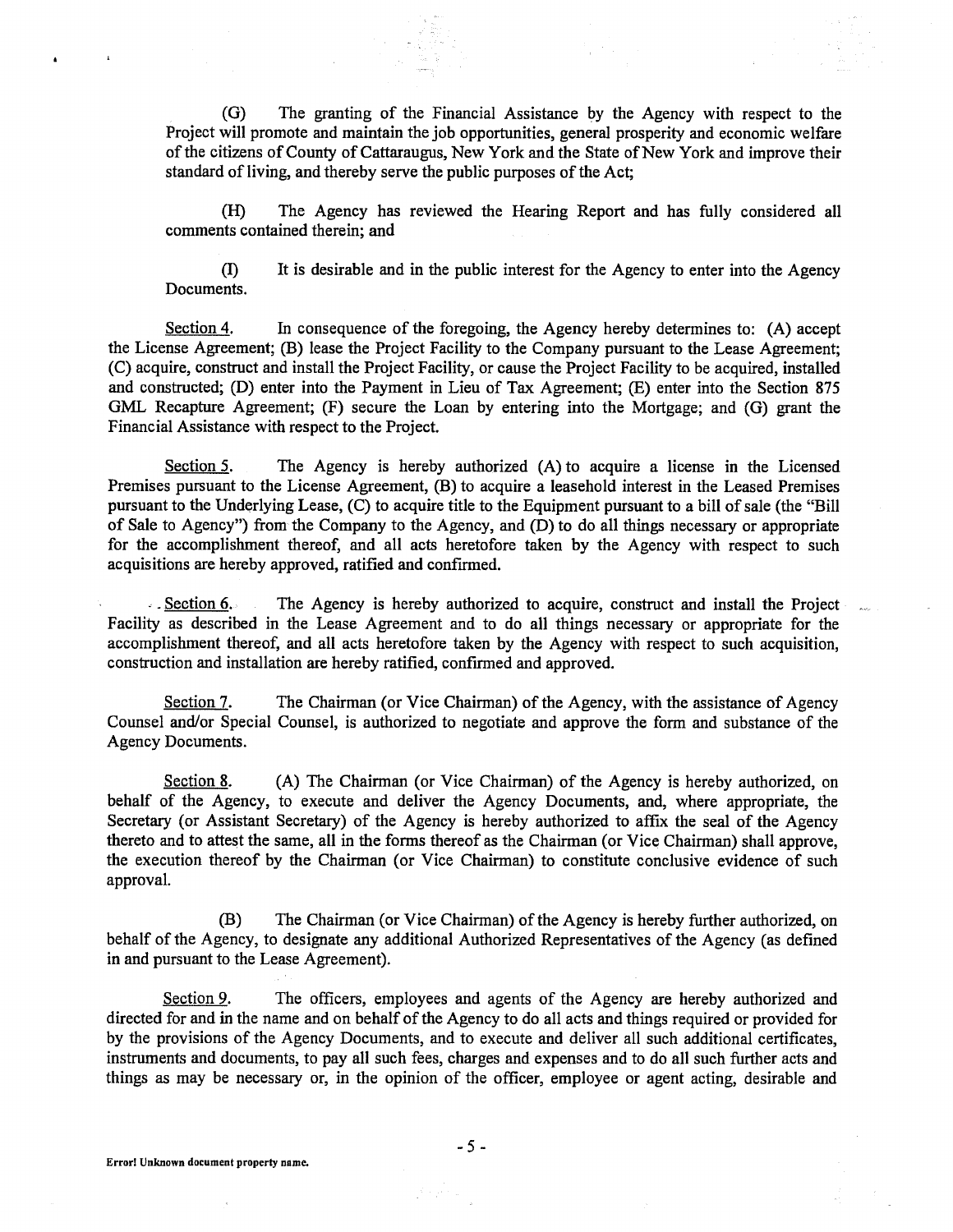proper to effect the purposes of the foregoing Resolution and to cause compliance by the Agency with all proper to effect the purposes of the foregoing Resolution and to cause compliance by the Agency with all of the terms, covenants and provisions of the Agency Documents binding upon the Agency. of the terms, covenants and provisions of the Agency Documents binding upon the Agency.

Section 10. This Resolution shall take effect immediately.

 $\chi$  .  $\mathbf{k}$ 

> The question of the adoption of the foregoing Resolution was duly put to a vote on roll call, The question of the adoption of the foregoing Resolution was duly put to a vote on roll call, which resulted as follows: which resulted as follows:

| <b>VOTING</b> | Yes     |
|---------------|---------|
| <b>VOTING</b> | Excused |
| <b>VOTING</b> | Yes     |
| <b>VOTING</b> | Yes     |
| <b>VOTING</b> | Yes     |
| <b>VOTING</b> | Yes     |
| <b>VOTING</b> | Yes     |
|               |         |

The foregoing Resolution was thereupon declared duly adopted. The foregoing Resolution was thereupon declared duly adopted.

 $\ddot{\phantom{a}}$